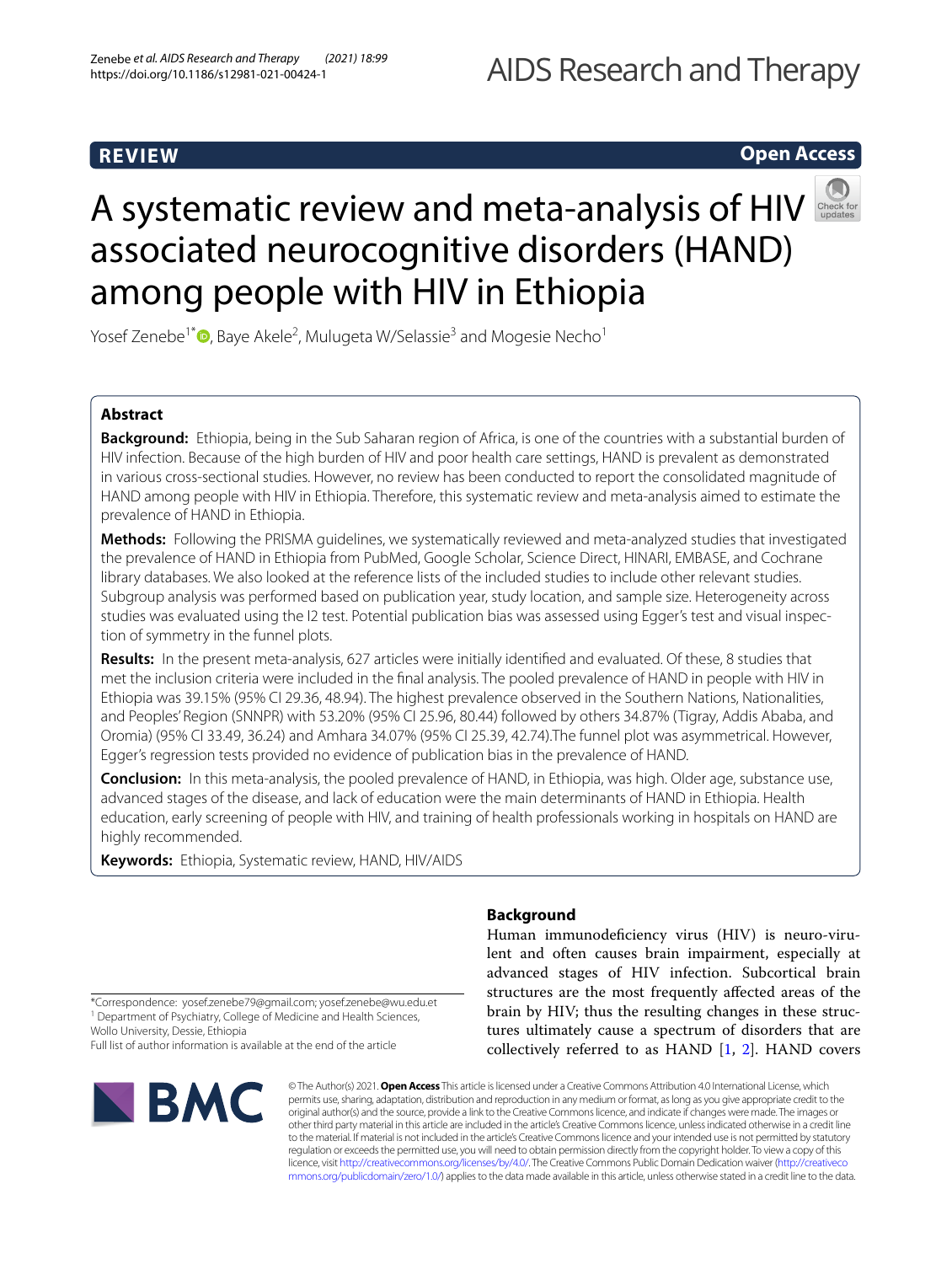three disorders ranging in severity from asymptomatic neurocognitive impairment (ANI) to mild neurocognitive disorder (MND) to HIV-associated dementia (HAD) [[3–](#page-8-1)[7\]](#page-8-2). These disorders have a negative impact not only on routine daily activities such as cleaning, cooking, money calculation, driving, etc. but also on adherence to treatment and social and professional integration [\[8](#page-8-3), [9\]](#page-8-4).

Africa, especially its sub Saharan region, is one of the continents that are sternly afected by HIV. Ethiopia, being in the sub-Saharan region, is one of the countries with a substantial burden of HIV infection [\[10\]](#page-8-5). Because of the high burden of HIV and poor health care settings, HAND is prevalent as demonstrated in various crosssectional studies. A study conducted in Addis Ababa by Araya et al. [[11](#page-8-6)] revealed that 35.6% of the study participants had developed HIV-associated neurocognitive disorder (HAND). Another study conducted at Ayder Hospital in the Tigray region of Ethiopia demonstrated that 33.3% of HIV-positive Adults on ART experienced HAND. A few more cross-sectional facility-based studies have failed to map the real burden of HAND [\[12](#page-8-7)].

There are many predictors of HAND in patients with HIV infection. These include; CD4 count, the onset of opportunistic infection, low hemoglobin concentration, Body mass index, advanced age, female sex, level of education, income level, social support, medical comorbidities, intravenous drug use, HIV medication adherence, self-reported alcohol use, khat chewing, lifetime use of tobacco, marital status and unemployment status [\[11](#page-8-6), [13–](#page-8-8)[21](#page-8-9)].

Although few facility-based cross-sectional studies have been conducted previously in diferent parts of Ethiopia on HAND, the pooled prevalence of the problem in Ethiopia is unknown. Additionally, the risk factors reported by diferent researchers have been inconsistent. This might be due to social, cultural, and lifestyle differences among the study subjects across the country. This systematic review and meta-analysis aimed to determine the pooled prevalence of HAND in Ethiopia and the determinant factors influencing it. This study may also draw a new hypothesis based on this heterogeneity. Hence, this research is of paramount importance in providing clear crystal evidence to policymakers, researchers, and clinicians to ease their work on HAND.

## **Methods**

## **Search strategy**

The present systematic review and meta-analysis were conducted based on a review of diferent types of literature. The international databases including PubMed, Google Scholar, Science Direct, HINARI, EMBASE, and Cochrane library were exhaustively searched. In addition, reference lists of previously identifed articles were also searched to retrieve more relevant studies. Preferred Reporting Items for Systematic Reviews and Meta-Analyses (PRISMA)  $[22]$  $[22]$  was used as a guideline for rigor. The search was carried out using the following keywords by the Boolean operator: "Prevalence" OR "Epidemiology" AND "neuro-cognitive impairment" OR "HIV Associated Neurocognitive Disorders" OR "HAND" OR "Neurocognitive Disorders" OR "Cognitive disorders" OR "Cognitive impairment" AND "HIV/AIDS" AND "Ethiopia." The included studies were published from January 2014 to April 16, 2021.

## **Eligibility criteria**

All original studies published until April 16, 2021, were included in this review. An article was included if it met the following criteria: (1) the study was conducted in Adults, (2) the study design was observational (cross-sectional and case–control study design), (3) the outcome of interest was HAND, (4) human studies and (5) conducted in Ethiopia. We excluded editorials and reviews.

## **Data extraction**

Extractions of the required data from the studies and the full texts of the articles were assessed by two authors (YZ and MN). Any discrepancy was resolved by discussion, and the following information was independently extracted from each study by two authors (YZ and MN) using a standardized data extraction format: primary author, publication year, region of the study (study site in the country), sample size, screening tool used, response rate and reported prevalence of HAND.

## **Quality assessment**

The Joanna Briggs institute quality assessment tool was used to assess the quality of the studies included in this meta-analysis  $[23]$  $[23]$ . The scoring of each publication was performed using the frequency scales that were answered as yes, no, unclear, and not applicable. The total quality score for each study was calculated based on the total number of positive scores.

## **Statistical analysis**

In the current meta-analysis, all statistical analyses were conducted using comprehensive meta-analysis software version 3  $[24]$ . The prevalence rates from individual studies were pooled using a random-efects meta-analysis [[25](#page-8-13)]. I2 statistics have been used to assess heterogeneity between studies  $[25]$  $[25]$  $[25]$ . The values of I2 statistics such as75%, 50%, and 25%, represented high, medium and low heterogeneity respectively  $[26]$  $[26]$  $[26]$ . The publication year, study location and sample size of the studies were used to evaluate the possible sources of heterogeneity across the studies. Publication bias was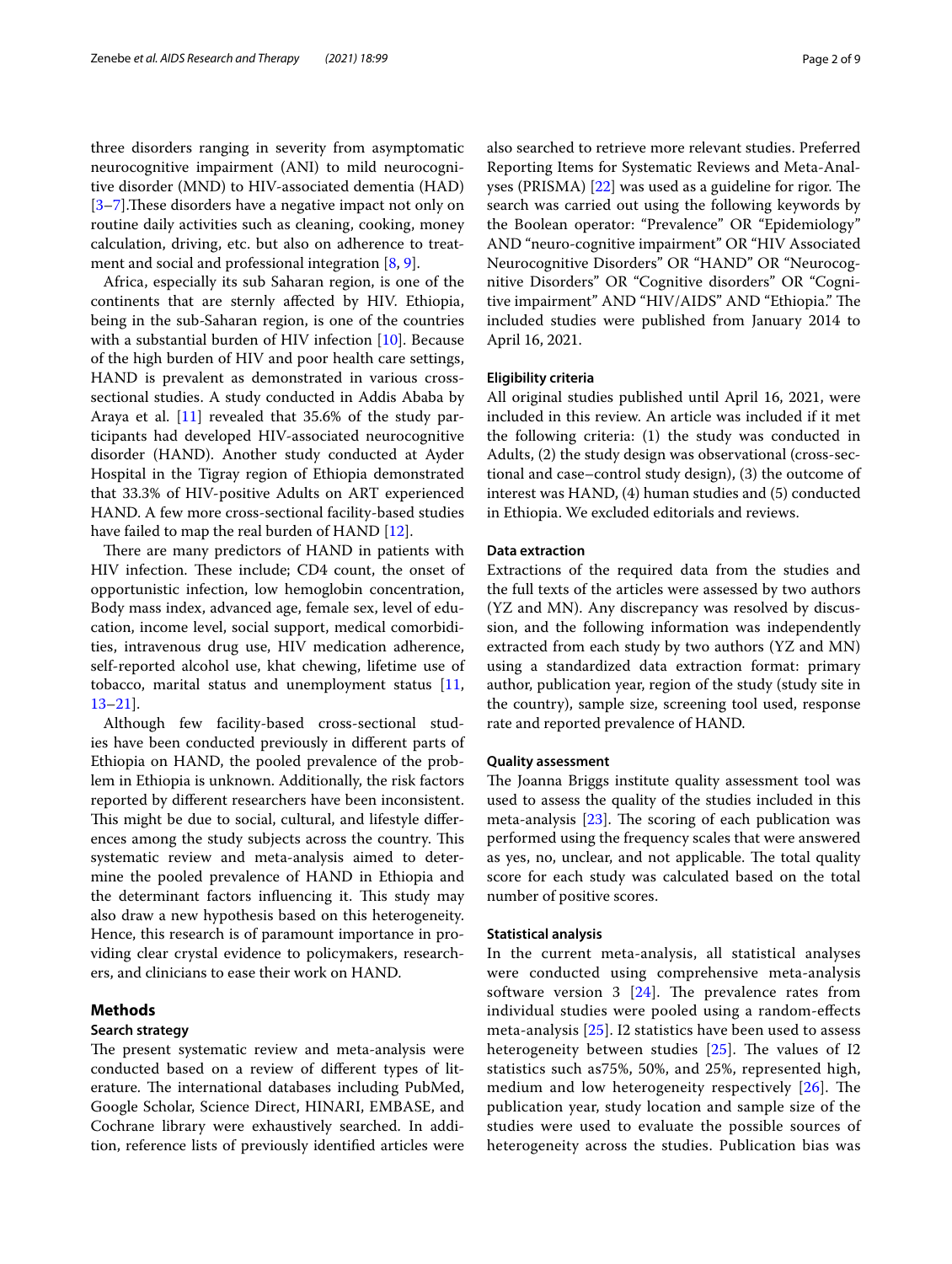assessed using funnel plots and Egger's regression tests. For all analyses, the P-value for statistical signifcance was set at 0.05.

## **Defnition of terms**

Advanced stages of the diseases: People living with HIV who were in WHO clinical stage T3 and T4.

HAND: It included three disorders such as asymptomatic neurocognitive impairment (ANI), mild neurocognitive disorder (MND) and HIV-associated dementia (HAD) [\[3](#page-8-1)[–5](#page-8-15), [27](#page-8-16), [28](#page-8-17)].

Older age: People living with HIV whose age was 40 years or more.

# **Results**

# **Search result**

The electronic database search retrieved 627 records, of which 115 were duplicates. The titles and abstracts of 512 articles were assessed, and 353 articles were removed. Therefore, a full-text of 159 publications was retained for further evaluation, 8 of which were qualifed for the present systematic review and meta-analysis (Fig. [1](#page-2-0)).

# **Characteristics of studies included**

In this review, a total of 8 studies were included in the fnal meta-analysis conducted in fve regions in Ethiopia representing 3529 participants. Of the 8 studies, three were published from 2014 to 2017 years [\[12](#page-8-7), [15](#page-8-18), [28](#page-8-17)] and

<span id="page-2-0"></span>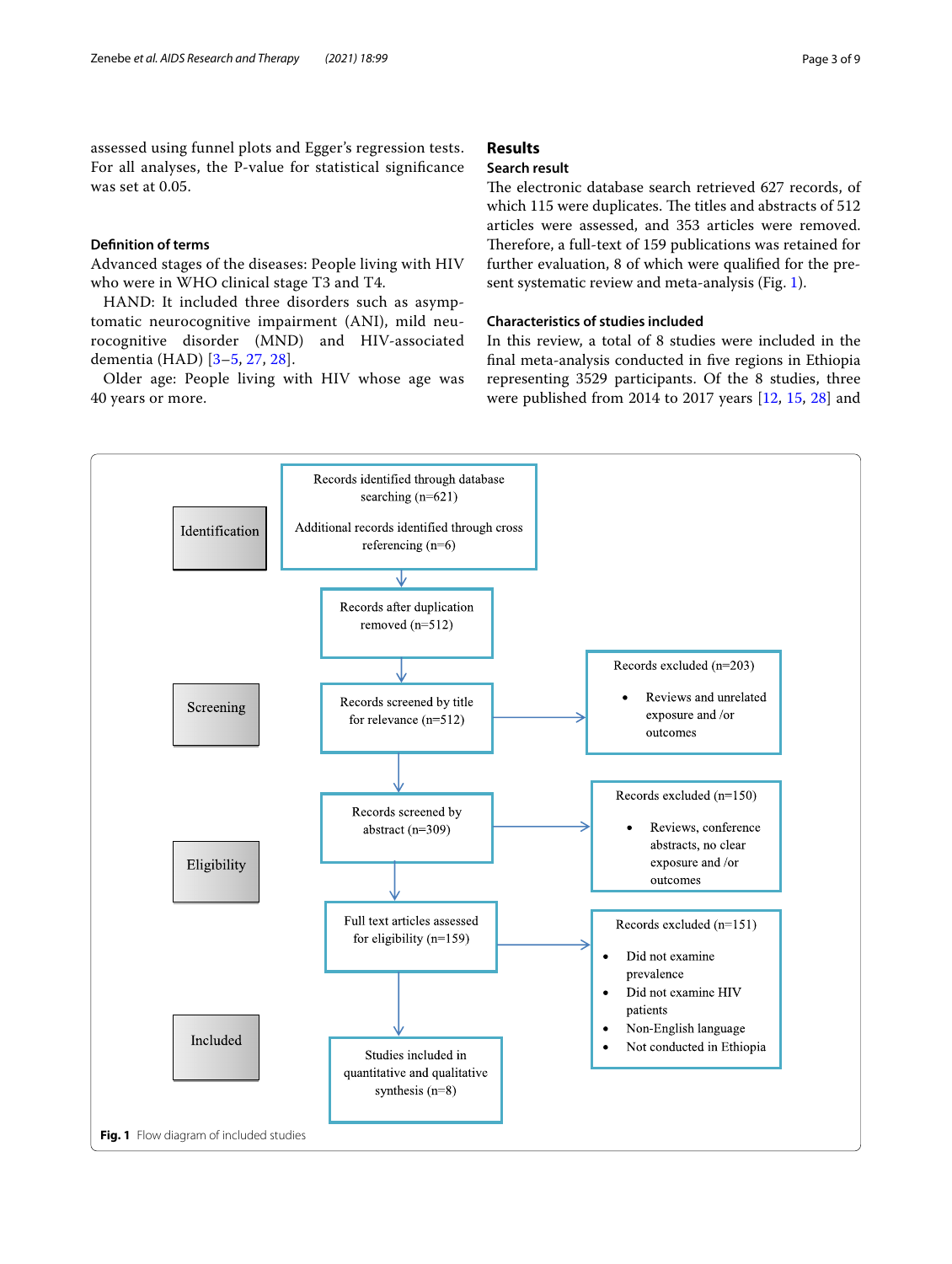fve were published from 2019 to 2021 years [\[11,](#page-8-6) [21,](#page-8-9) [29–](#page-8-19) [31\]](#page-8-20). Three studies were from Tigray, Addis Ababa, and Oromia [\[11](#page-8-6), [12,](#page-8-7) [31](#page-8-20)], three were from Amhara [\[15](#page-8-18), [28,](#page-8-17) [30](#page-8-21)] and two were from SNNPR  $[21, 29]$  $[21, 29]$  $[21, 29]$  $[21, 29]$ . Three studies used a sample size of less than 400 [[12,](#page-8-7) [29](#page-8-19), [31](#page-8-20)], and fve of the studies used a sample size of more than 400 [[11,](#page-8-6) [15](#page-8-18), [21](#page-8-9), [28,](#page-8-17) [30\]](#page-8-21) (Table [1](#page-3-0)).

## **Quality of included studies**

Based on the Joanna Briggs institute quality evaluation checklist, the articles involved in the fnal analysis had a mean quality score of 8.75 ranging from seven to nine. Seven studies (87.5%) were high-quality studies (score ≥ 8.75) and the remaining one was moderate quality article (scored between 6 and 8.75). None of the articles were found to be of poor quality (Table [2\)](#page-3-1).

## **The prevalence of HAND among People with HIV**

There was significant heterogeneity between the studies  $(12=100\% , P<0.001)$ , therefore, we used random-effects models to estimate the prevalence of HAND in people with HIV. The overall pooled estimated (random effects models) of the prevalence of HAND in people with HIV was 39.15% (95% CI 29.36-48.94) (Fig. [2\)](#page-4-0). The pooled estimate of the prevalence was higher in the SNNPR region than in the Amhara region (53.20%; 95% CI 25.96, 80.44 vs. 34.07%; 95% CI 25.39, 42.74) (Table [3\)](#page-4-1).

<span id="page-3-0"></span>**Table 1** The characteristics of studies included in the systematic review and meta-analysis of HAND in Ethiopia

| Author, publication year | Location of the study  | Study setting      | Study design | Sample size | <b>Tool used</b> | Prevalence | <b>Number</b><br>of cases |
|--------------------------|------------------------|--------------------|--------------|-------------|------------------|------------|---------------------------|
| Belete et al. 2017       | Mekelle, Ethiopia      | Health institution | CS.          | 254         | IHDS < 9.5       | 33.3%      | 85                        |
| Tsegaw et al. 2017       | South Wollo, Ethiopia  | Health institution | CS.          | 593         | IHDS < 9.5       | 36.4%      | 216                       |
| Animut et al. 2019       | Gamo Gofa, Ethiopia    | Health institution | CS.          | 684         | HDS < 9.5        | 67.1%      | 459                       |
| Araya et al. 2020        | Addis Ababa, Ethiopia  | Health institution | CS.          | 581         | IHDS < 9.5       | 35.6%      | 207                       |
| Yitbarek et al. 2019     | Jimma, Ethiopia        | Health institution | CS.          | 328         | IHDS < 10        | 35.7%      | 117                       |
| Mossie et al. 2014       | Debre Markos, Ethiopia | Health institution | CS.          | 423         | IHDS < 10        | 24.8%      | 105                       |
| Wubetu et al. 2021       | Debre Berhan, Ethiopia | Health institution | CS.          | 422         | MMSE < 25        | 41%        | 173                       |
| Salahuddin et al. 2020   | Mizan-Aman, Ethiopia   | Health institution | CS.          | 244         | IHDS < 10        | 39.3%      | 96                        |

*CS* cross-sectional, *HAND* HIV Associated Neurocognitive Disorders, *IHDS* International HIV Dementia Scale, *MMSE* Mini Mental State Examination

<span id="page-3-1"></span>

| Study name             | Response     |                |              |              |        |              |    |              |        |              |
|------------------------|--------------|----------------|--------------|--------------|--------|--------------|----|--------------|--------|--------------|
|                        | Q1           | Q <sub>2</sub> | Q3           | Q4           | Q5     | Q6           | Q7 | Q8           | Q9     | <b>Total</b> |
| Belete et al. 2017     | $\checkmark$ | ν              |              |              |        | $\vee$       | v  | $\vee$       | v      | 9            |
| Tsegaw et al. 2017     | v            | ٧              |              |              |        |              |    | V            | ٧      | 9            |
| Animut et al. 2019     | v            | ٧              | $\checkmark$ | $\checkmark$ | $\vee$ | $\vee$       | v  | $\vee$       | Υ      | 9            |
| Araya et al. 2020      | v            | v              |              |              |        | $\vee$       | v  |              | v      | 9            |
| Yitbarek et al. 2019   | $\checkmark$ | V              | $\checkmark$ | v            | $\vee$ | v            | v  | v            | v      | 9            |
| Mossie et al. 2014     | $\checkmark$ | $\checkmark$   |              |              |        | $\vee$       | v  |              | $\vee$ | 9            |
| Wubetu et al. 2021     | $\checkmark$ | $\checkmark$   | ν            |              | v      | $\checkmark$ | v  | $\checkmark$ | v      | 9            |
| Salahuddin et al. 2020 |              | Ν              |              |              |        | $\vee$       |    |              | v      |              |

Q1–Q9 represents questions used to assess the quality of included studies, which are listed below

Q1. Was the sample frame appropriate to address the target populations?

Q2. Were the study participants sampled in appropriate way?

Q3. Was the sample size adequate?

Q4. Were the study subjects and setting described in details?

Q5. Was the data analysis conducted with sufficient coverage of the identified sample? Q6. Was a valid method used in the identification of conditions?

Q7. Was the condition measured in a standard, reliable way for all participants?

Q8. Was there an appropriate statistical analysis?

Q9. Was the response rate adequate, and if not, was the low response rate managed appropriately?

*N* no, *NA* not applicable, *U* unclear, *Y* yes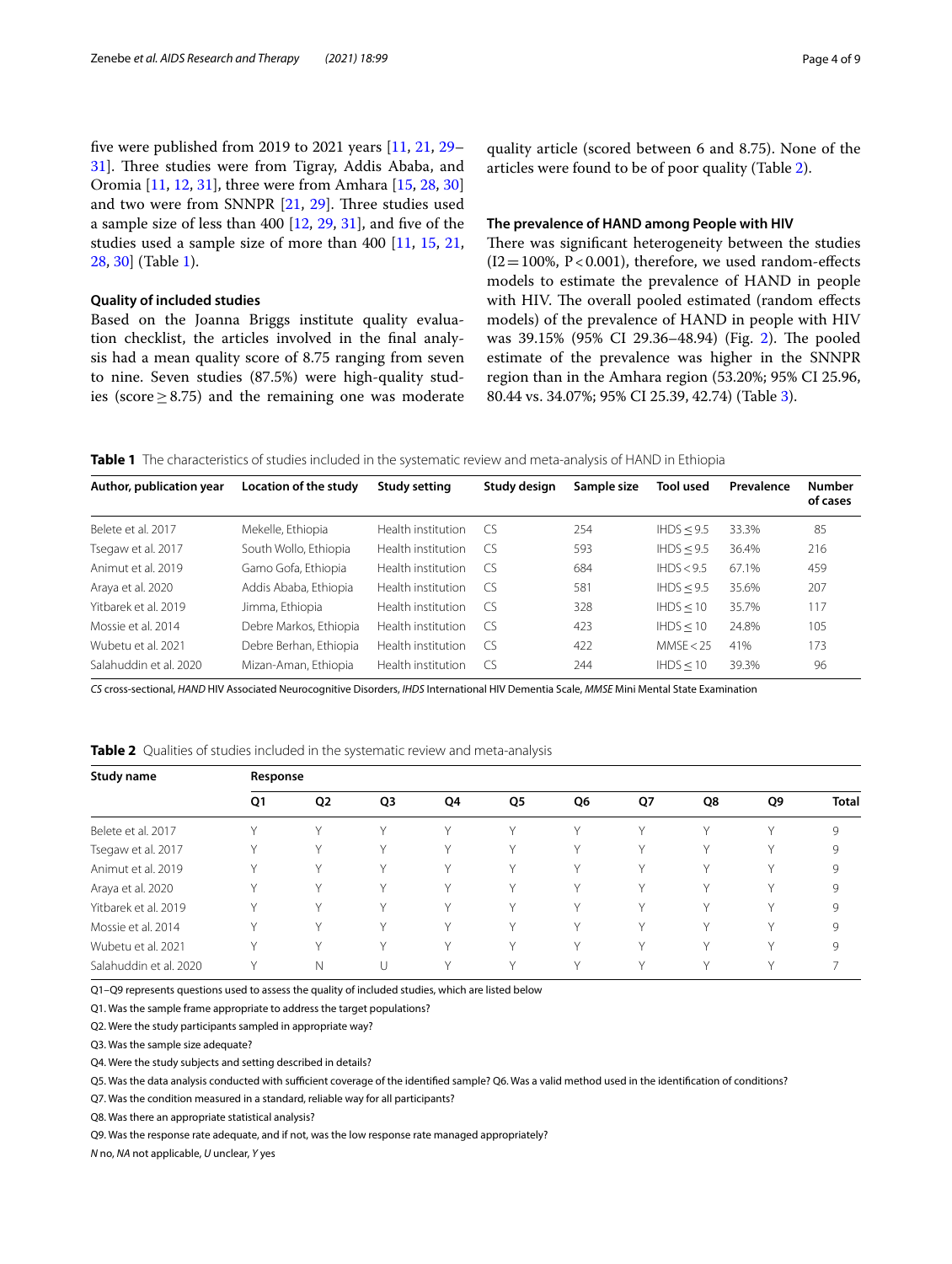

## <span id="page-4-0"></span>**Subgroup analysis among people living with HIV**

In addition, subgroup analysis was performed based on the year of publication, location of the study, and sample size. Regarding the publication year, the prevalence of HAND was slightly higher in studies published from 2019 to 2021 years 43.74% (30.32, 57.16) followed by studies from 2014 to 2017 years 31.50% (24.32, 38.68). Accordingly, the highest prevalence was observed in SNNPR with a prevalence of 53.20% (25.96, 80.44) followed by others (Tigray, Addis Ababa, and Oromia) (34.87%, 33.49, 36.24) and the Amhara region (34.07%, 25.39, 42.74). The prevalence of HAND was 40.98% (95% CI 26.64, 55.32)

<span id="page-4-1"></span>**Table 3** A subgroup analysis among people living with HIV

for studies that used a sample size of more than 400 and it was 36.10% (95% CI 32.83, 39.37) for studies that used a sample size of less than 400 (Table [3](#page-4-1)).

# **Sensitivity analysis of HAND among people living with HIV**

Sensitivity analysis was performed to identify whether one or more of the eight studies had out-weighted the average prevalence of HAND among people living with HIV. However, the result showed that there was no single infuential study since the 95% CI interval obtained when each of the eight studies was excluded at a time is within the 95% CI interval of the overall result (Fig. [3](#page-5-0)).

# **Funnel plot of the risk of publication bias for HAND among people with HIV**

Qualitatively, the funnel plot was asymmetric, supporting the presence of publication bias by visual inspection. However; quantitatively, Egger regression tests provided no evidence of substantial publication bias for the prevalence of HAND among people with HIV in Ethiopia  $(P=0.201)$  (Fig. [4](#page-5-1)).

# **A systematic review and meta‑analysis of associated factors for HAND in Ethiopia**

Older age, having no education (being illiterate), having a primary education, being unemployed, having a low income, having a body mass index of  $16 \text{ kg/m}^2$ , poor social support, substance use, having a comorbid opportunistic infection, comorbid depression, anxiety, and advanced disease stage were signifcant and positive predictors of HAND (Table  $4$ ). The factors most frequently associated with HAND in People with HIV were older age  $[15, 28-31]$  $[15, 28-31]$  $[15, 28-31]$  $[15, 28-31]$ , being illiterate  $[11, 15, 28]$  $[11, 15, 28]$  $[11, 15, 28]$  $[11, 15, 28]$  $[11, 15, 28]$ , substance use [[11,](#page-8-6) [15](#page-8-18), [29,](#page-8-19) [31](#page-8-20)], and advanced stage of the disease [[12,](#page-8-7) [21](#page-8-9), [31\]](#page-8-20).

| Subgroup                                     | <b>Number of studies</b> | <b>Estimates</b> |              | Heterogeneity |         |
|----------------------------------------------|--------------------------|------------------|--------------|---------------|---------|
|                                              |                          | Prevalence (%)   | 95% CI       | 12            | P-value |
| Year of publication                          |                          |                  |              |               |         |
| 2014-2017 Years                              | 3                        | 31.50            | 24.32, 38.68 | 100%          | < 0.001 |
| 2019-2021 Years                              | 5                        | 43.74            | 30.32, 57.16 | 100%          | < 0.001 |
| Location of the study                        |                          |                  |              |               |         |
| Amhara                                       | 3                        | 34.07            | 25.39, 42.74 | 100%          | < 0.001 |
| SNNPR                                        | $\overline{2}$           | 53.20            | 25.96, 80.44 | 100%          | < 0.001 |
| Others (Tigray, Addis Ababa and 3<br>Oromia) |                          | 34.87            | 33.49, 36.24 | 99.2%         | < 0.001 |
| Sample size                                  |                          |                  |              |               |         |
| Below 400                                    | 3                        | 36.10            | 32.83, 39.37 | 99.8%         | < 0.001 |
| Above 400                                    | 5                        | 40.98            | 26.64, 55.32 | 100%          | < 0.001 |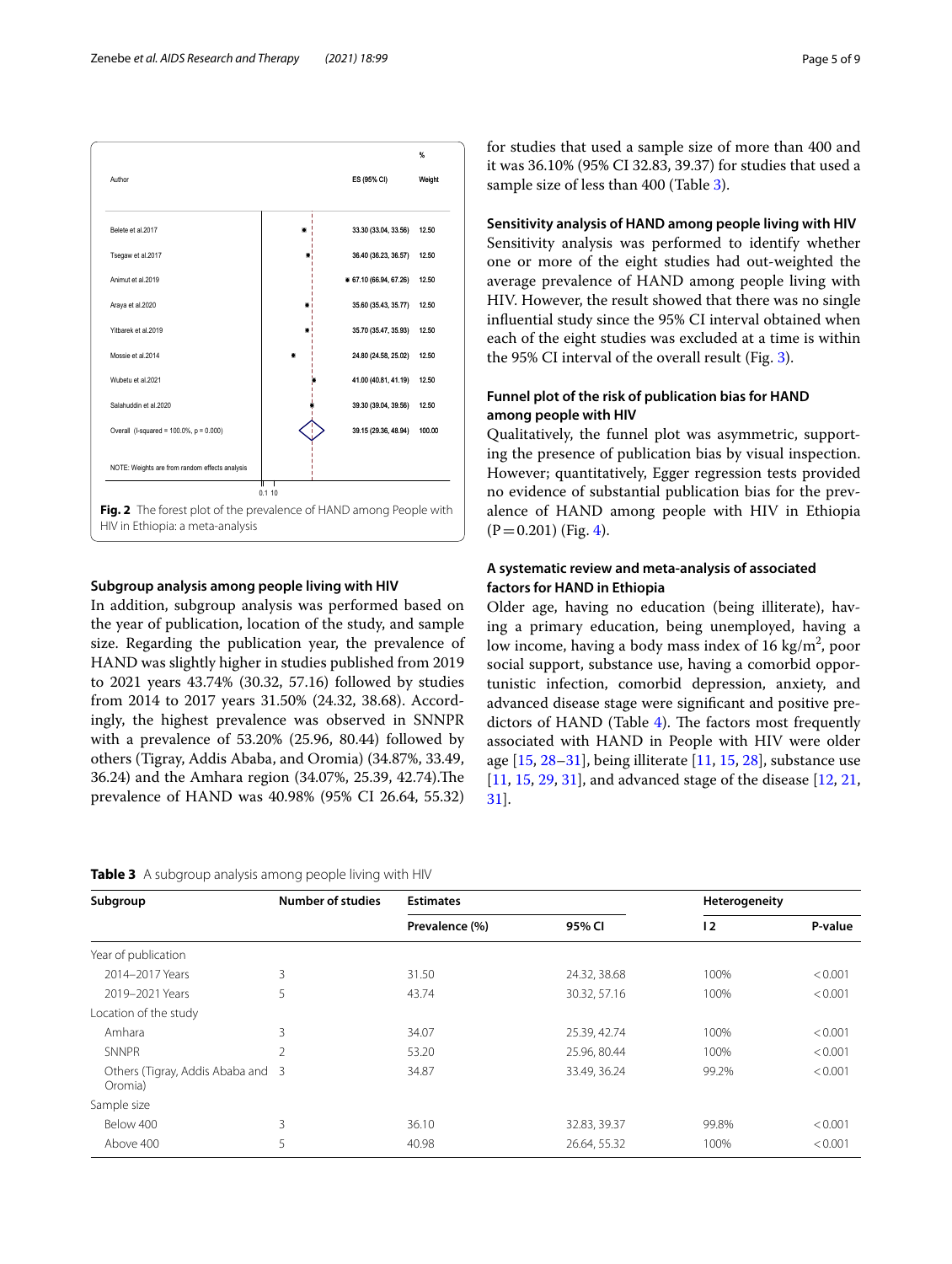

<span id="page-5-0"></span>

<span id="page-5-1"></span>The pooled odds ratio of older people among the above mentioned studies was 2.97 (95% CI 2.12, 3.82). This implied that people with old age were 2.97 times at higher risk of developing HAND than people with 18–25 years old. In addition, the pooled odds ratio for illiterate people for the three studies reported above was found to be 4.20 (95% CI 3.12, 5.28). Tis showed that illiterate participants were 4.20 times more likely to develop HAND than participants with primary and secondary education. Substance use was also an associated factor for the development of HAND with a pooled estimate odds ratio of 6.28 (95% CI 0.73, 11.82). In addition, the advanced stage of the disease was also found to have a signifcant association with the development of HAND with an estimated pooled odds ratio of 4.45 (95% CI 3.16, 5.74) (Table [5\)](#page-6-1).

# **Discussion**

To our knowledge, this is the frst study to systematically search, select, and analyze the prevalence of HAND in Ethiopia, which was examined across 8 studies including 3529 participants. The pooled estimated prevalence of HAND was 39.15%. Old age, lack of education, substance use and advanced stage of the disease were the main determinants of HAND.

The overall pooled prevalence of HAND in Ethiopia was 39.15 (95% CI 29.36, 48.94). This finding was higher than the prevalence estimated in a systematic review and metaanalysis study conducted in sub-Saharan Africa among those on ART for 6 months was 30.39% (95% CI 13.17– 47.61%) [[10](#page-8-5)]. Nevertheless, some studies have verifed that this pooled prevalence was lower than that in studies conducted in diferent countries such as 42.37% (95% CI 32.18, 52.56%) in sub-Saharan Africa pre-ART HIV patients [[10](#page-8-5)], and42.6% (95% CI 39.7–45.5) in a global meta-analysis study  $[32]$ . This difference in findings may reflect differences in participants' characteristics, sample sizes and publication years. This review included People with HIV who had ART care follow-up in health institutions but other studies may include those people with HIV who did not have ART care follow-up. In addition, developing countries, including those in sub-Saharan Africa, are currently undergoing a demographic and epidemiological transition and the impact of population aging in sub-Saharan Africa will increase the burden of non-communicable and degenerative diseases in this region  $[33]$ . The discrepancy may also be due to the screening tools. It is worth noting that the vast majority of the studies used the IHDS, which has shown by Milanini et al. [\[34\]](#page-8-24) to be very poorly sensitive in a multi country East African population (Uganda, Kenya and Tanzania). The reliance of the IHDS in so many of these studies is a critical caveat for the overall meta-analysis; likely the meta-analysis estimate is too high.

In this systematic review and meta-analysis, random efect models have been used bearing in mind the chances of substantial heterogeneity between studies which were confrmed with the I2 test. In the subgroup analysis, the prevalence of HAND was slightly higher in studies published from 2019 to 2021 years; 43.74% than studies from 2014 to 2017 years; 31.50%.

The pooled prevalence revealed clear differences in the prevalence of HAND among regions; studies from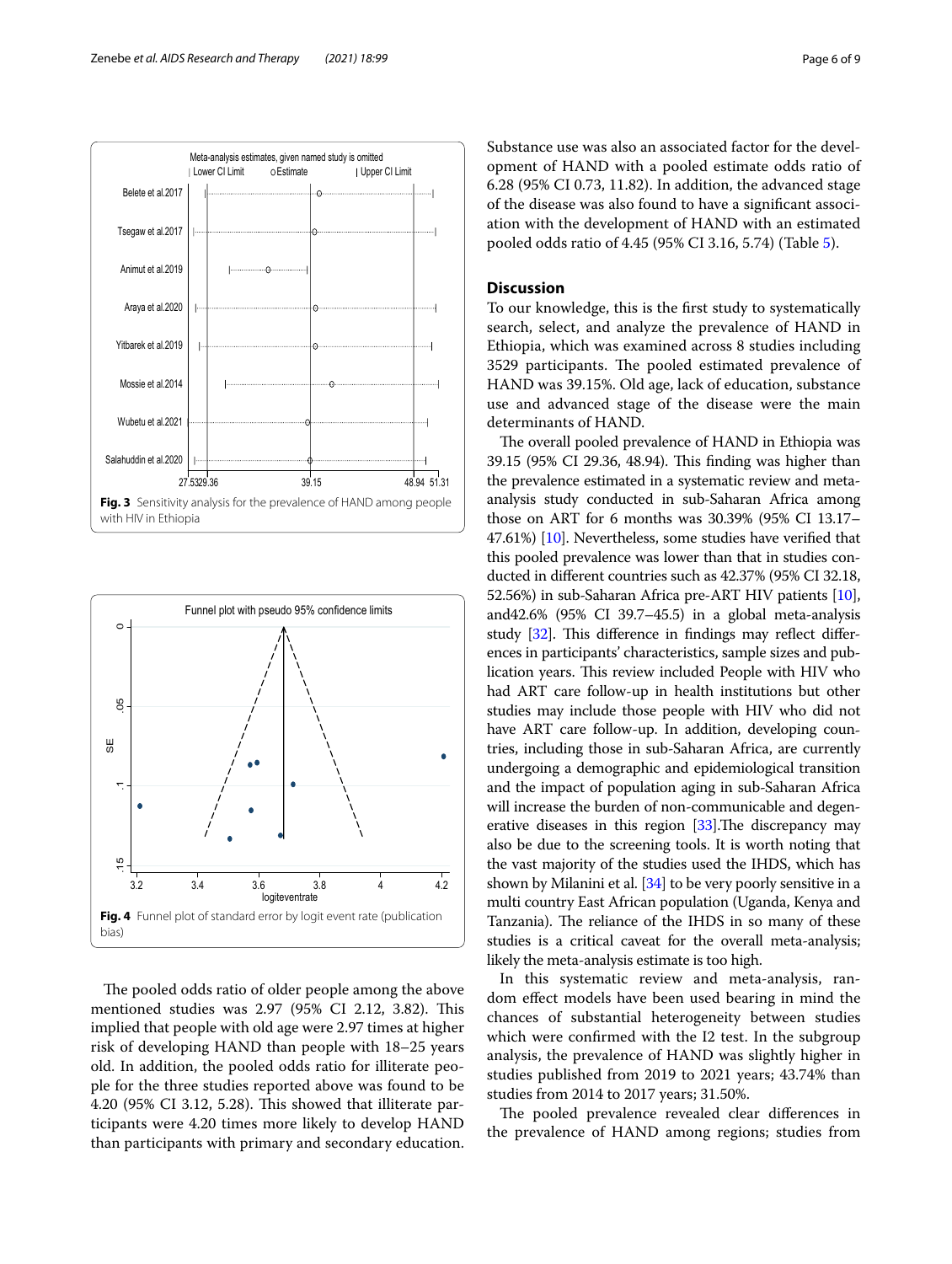# <span id="page-6-0"></span>**Table 4** A systematic review and meta-analysis of associated factors for HAND in Ethiopia

| <b>Associated factors</b>                                      | <b>Odds ratio(AOR)</b> | 95%<br>confidence<br>interval |                       | Strength of association Author, year of publication |
|----------------------------------------------------------------|------------------------|-------------------------------|-----------------------|-----------------------------------------------------|
| Older age                                                      | 3.31                   | 1.26, 8.70                    | Strong and positive   | Tsegaw et al. 2017                                  |
| Age group of 41-64 years                                       | 3.1                    | 1.3, 7.4                      | Strong and positive   | Yitbarek et al. 2019                                |
| Older age of 50 years or above                                 | 4.25                   | 1.05, 17.18                   | Strong and positive   | Mossie et al. 2014                                  |
| Older individuals                                              | 1.06                   | 1.03, 1.08                    | Weak and positive     | Wubetu et al. 2021                                  |
| Being older than 40 years                                      | 2.81                   | 1.11, 7.15                    | Moderate and positive | Salahuddin et al. 2020                              |
| No formal education                                            | 4.29                   | 2.62, 7.02                    | Strong and positive   | Tsegaw et al. 2017                                  |
| Being illiterate                                               | 5.16                   | 2.20, 12.07                   | Strong and positive   | Araya et al. 2020                                   |
| Having no education                                            | 3.11                   | 1.37, 7.04                    | Strong and positive   | Mossie et al. 2014                                  |
| Having a primary-level education                               | 3.27                   | 1.46, 7.29                    | Strong and positive   | Araya et al. 2020                                   |
| Being married                                                  | 0.377                  | 0.21, 0.67                    | Weak and negative     | Animut et al. 2019                                  |
| Unemployment status                                            | 3.18                   | 1.75, 5.78                    | Strong and positive   | Animut et al. 2019                                  |
| Low monthly income                                             | 4.22                   | 2.02, 8.81                    | Strong and positive   | Wubetu et al. 2021                                  |
| Body mass index 16 kg/m <sup>2</sup>                           | 4.39                   | 1.60, 12.02                   | Strong and positive   | Animut et al. 2019                                  |
| Having poor social support                                     | 3.65                   | 1.86, 7.17                    | Strong and positive   | Wubetu et al. 2021                                  |
| Poor medication adherence                                      | 1.49                   | 1.01, 2.18                    | Weak and positive     | Tsegaw et al. 2017                                  |
| Being non-compliant with prescribed medications                | 2.99                   | 1.01, 8.87                    | Moderate and positive | Salahuddin et al. 2020                              |
| Lifetime use of tobacco                                        | 2.40                   | 1.44, 4.01                    | Moderate and positive | Araya et al. 2020                                   |
| Khat chewing                                                   | 4.4                    | 2.3, 8.3                      | Strong and positive   | Yitbarek et al. 2019                                |
| Substance use                                                  | 4.64                   | 2.3, 9.36                     | Strong and positive   | Mossie et al. 2014                                  |
| Having a history of recreational drug use                      | 13.67                  | 6.42, 29.13                   | Strong and positive   | Salahuddin et al. 2020                              |
| CD4 count of 500 cells/dl or less                              | 2.37                   | 1.52, 3.68                    | Moderate and positive | Tsegaw et al. 2017                                  |
| Having a CD4 count (cells/ $\mu$ l) $\leq$ 500                 | 1.61                   | 1.11, 2.39                    | Weak and positive     | Araya et al. 2020                                   |
| Plasma HIV-1 RNA load between 1.7log10 and 3log10<br>copies/ml | 2.2                    | 1.1, 4.3                      | Moderate and positive | Yitbarek et al. 2019                                |
| $\geq$ 3 log 10 copies/ml                                      | 7.5                    | 2.6, 21.5                     | Strong and positive   | Yitbarek et al. 2019                                |
| Impairment in the activity of daily living                     | 7.19                   | 1.73, 21.83                   | Strong and positive   | Belete et al. 2017                                  |
| Have no communication about safe sexual intercourse            | 2.88                   | 1.61, 5.16                    | Moderate and positive | Wubetu et al. 2021                                  |
| Having co-morbid opportunistic infection                       | 7.48                   | 4.1, 13.64                    | Strong and positive   | Mossie et al. 2014                                  |
| Having comorbid depression and anxiety                         | 5.51                   | 1.81, 16.79                   | Strong and positive   | Wubetu et al. 2021                                  |
| Higher duration of HIV illness                                 | 1.01                   | 1.001, 1.02                   | Weak and positive     | Wubetu et al. 2021                                  |
| Late clinical stage of the illness                             | 4.2                    | 1.19, 14.44                   | Strong and positive   | Belete et al. 2017                                  |
| Advancing stages of the disease                                | 3.558                  | 1.41, 9.01                    | Strong and positive   | Animut et al. 2019                                  |
| Clinical stage III of the disease                              | 5.6                    | 1.7, 19.2                     | Strong and positive   | Yitbarek et al. 2019                                |

<span id="page-6-1"></span>**Table 5** Pooled odds ratio of HAND among people with HIV

| <b>Factors</b>                        | <b>Estimates</b>         |             |       | <b>Heterogeneity</b> | <b>Studies</b><br>pooled |
|---------------------------------------|--------------------------|-------------|-------|----------------------|--------------------------|
|                                       | Pooled<br>effect<br>size | 95% CI      | 12    | P-value              |                          |
| Older age                             | 2.97                     | 2.12, 3.82  | 89.9% | < 0.001              | $[15, 27 - 30]$          |
| Being illiterate                      | 4.20                     | 3.12, 5.28  | 94.7% | < 0.001              | [11, 15, 27]             |
| Substance<br>abuse                    | 6.28                     | 0.73, 11.82 | 99.8% | < 0.001              | [11, 15, 28, 30]         |
| Advanced<br>stages of the<br>diseases | 4.45                     | 3.16, 5.74  | 95.2% | < 0.001              | [12, 21, 30]             |

SNNPR reported a high prevalence of HAND. This discrepancy might be because of the cultural diferences among regions and diverse measurement tools might attribute to the diference in the prevalence of HAND among these regions.

The prevalence of HAND was 40.98% for studies that used a sample size of more than 400 than for studies that used a sample size of less than 400 (36.10%). This difference needs further investigation because the higher the sample size should yield the lower the prevalence rate. However, in this case, the higher sample size yields a higher prevalence, and the lower sample size yields a lower prevalence.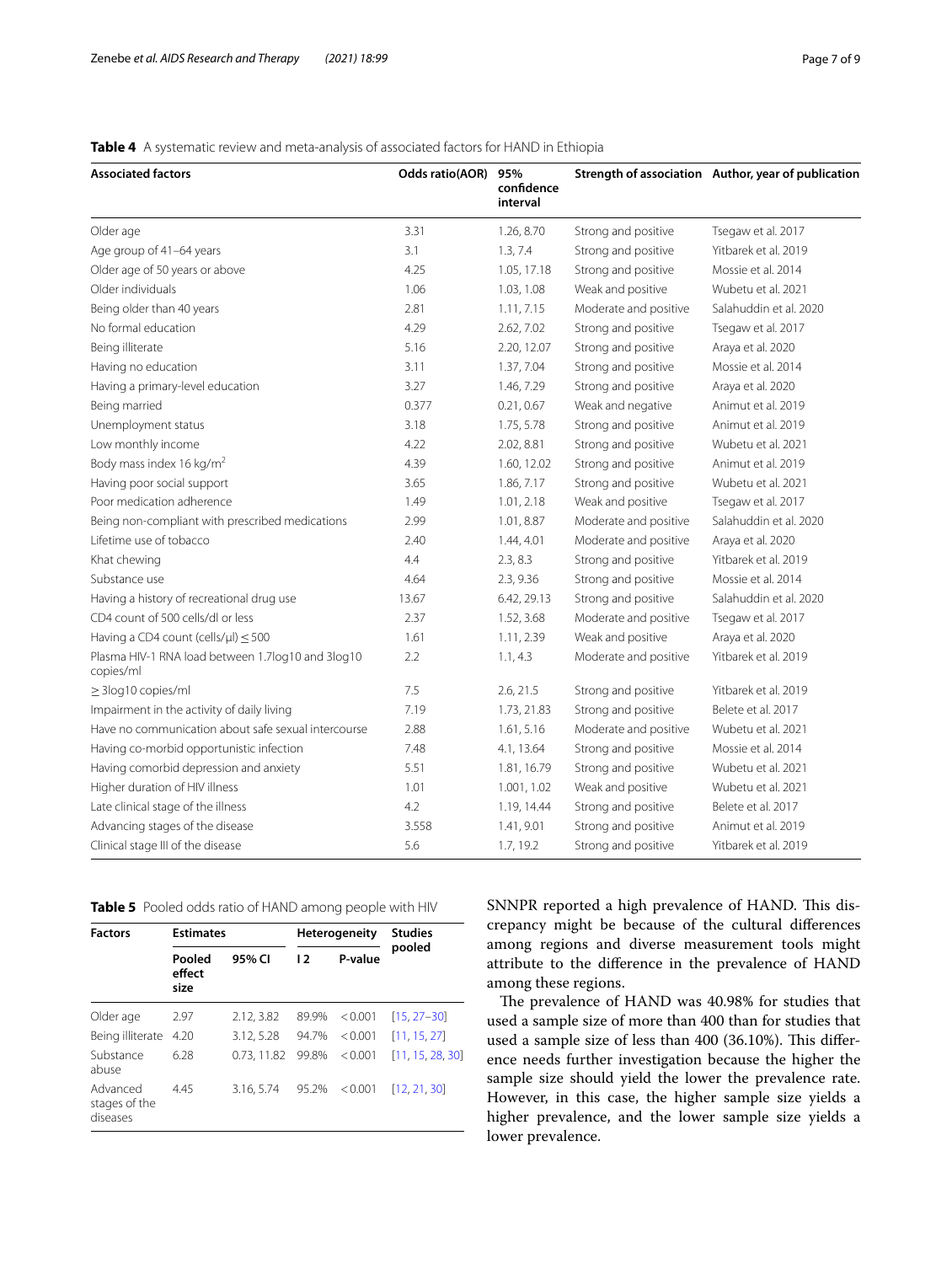In this study, aged people were three times at higher risk of developing HAND than people with 18–25 years. This finding was inconsistent with a meta-analysis study conducted in Sub-Saharan Africa  $[10]$  $[10]$ . The strong association observed in our study might refect an increased vulnerability to HAND which may be intensifed by lifestyle changes and physical changes during old age.

Aged people were about four times more likely to have HAND as compared to people with HIV who had primary and secondary education. This finding was supported by another study  $[34]$  $[34]$ . This could be due to literacy is signifcantly associated with virtually all neuropsychological measures, even though the correlation between education and neuropsychological test scores depends on the specific test. The impact of literacy is reflected in different spheres of cognitive functioning. Learning to read reinforces and modifes certain fundamental abilities, such as verbal and visual memory, phonological awareness, and visuospatial and visuomotor skills. Functional imaging studies are now demonstrating that literacy and education infuence the pathways used by the brain for problem-solving. The existence of partially specific neuronal networks as a probable consequence of the literacy level supports the hypothesis that education impacts not only the individual's day-to-day strategies but also the brain networks [[34\]](#page-8-24).

People with HIV who used substances were six times more likely to have HAND as compared to people with HIV who didn't use the substance. The current study was consistent with another study [[35\]](#page-8-25). HIV-associated neurocognitive impairment was associated with problematic methamphetamine use and higher plasma HIV RNA levels [[35\]](#page-8-25).

Moreover, the current study revealed that an advanced stage of the diseases or clinical stage III of HIV was 4.45 times more likely to have HAND than clinical stage I HIV. This might be because clinical stage III of HIV may afect the central nervous system and may expose the individual to develop diferent kinds of neurocognitive disorders.

# **Limitations**

However, several limitations exist in this study. Firstly, screening tools were used to measure HAND and the same cut-off values of each screening tool were not used in all studies. So, we should cautiously apply the results to the population. Secondly, all of the included studies were performed in Ethiopia, which signifcantly afects the Africa representativeness of the estimates. Thirdly, a small number of studies were used in our subgroup analysis which may reduce the precision of the estimate. Fourthly, the researchers did not use a standard defnition of neurocognitive impairment.

## **Conclusion**

In this meta-analysis, the pooled prevalence of HAND in Ethiopia was high. Older age, substance abuse, advanced stages of the diseases, and having no education were the main determinants for HAND in Ethiopia. Therefore, based on our conclusions, health education and early screening of people living with HIV as well as training of health professionals working in the hospital on HAND are highly recommended.

#### **Abbreviations**

AIDS: Acquired Immune Defciency Syndrome; AOR: Adjusted odds ratio; ART: Antiretroviral therapy; IDHS: International HIV dementia scale; HAND: HIV associated neurocognitive disorders; HIV: Human immunodefciency virus; MMSE: Mini-Mental State Examination tool; PRISMA: Preferred Reporting Items for Systematic Reviews and Meta-Analyses; SNNPR: Southern Nations, Nationalities, and Peoples' Region.

#### **Acknowledgements**

The authors would like to acknowledge the work of the research teams whose publications were included in this systematic review and meta-analysis.

#### **Authors' contributions**

All authors contributed to the design of the study. YZ, BA, MW, and MN collected the data. YZ, BA, and MN conducted the quality evaluation of the included studies, and YZ, MW, and MN performed the data analysis. YZ and BA wrote the initial draft of the paper. All authors read and approved the fnal manuscript.

#### **Funding**

No funding was obtained for this study.

#### **Availability of data and materials**

All data generated or analyzed during this study are included in this manuscript.

## **Declarations**

Not applicable.

## **Ethics approval and consent to participate**

**Consent for publication**

Not applicable.

#### **Competing interests**

The authors declare that they have no competing interests.

#### **Author details**

<sup>1</sup> Department of Psychiatry, College of Medicine and Health Sciences, Wollo University, Dessie, Ethiopia. <sup>2</sup> Department of Pharmacy, College of Medicine and Health Sciences, Wollo University, Dessie, Ethiopia.<sup>3</sup> Department of Pediatrics and Child Health Nursing, College of Medicine and Health Sciences, Wollo University, Dessie, Ethiopia.

#### Received: 2 June 2021 Accepted: 13 December 2021 Published online: 19 December 2021

## **References**

<span id="page-7-0"></span>1. McArthur JC, Haughey N, Gartner S, Conant K, Pardo C, Nath A, et al. Human immunodefciency virus-associated dementia: an evolving disease. J Neurovirol. 2003;9(2):205–21.